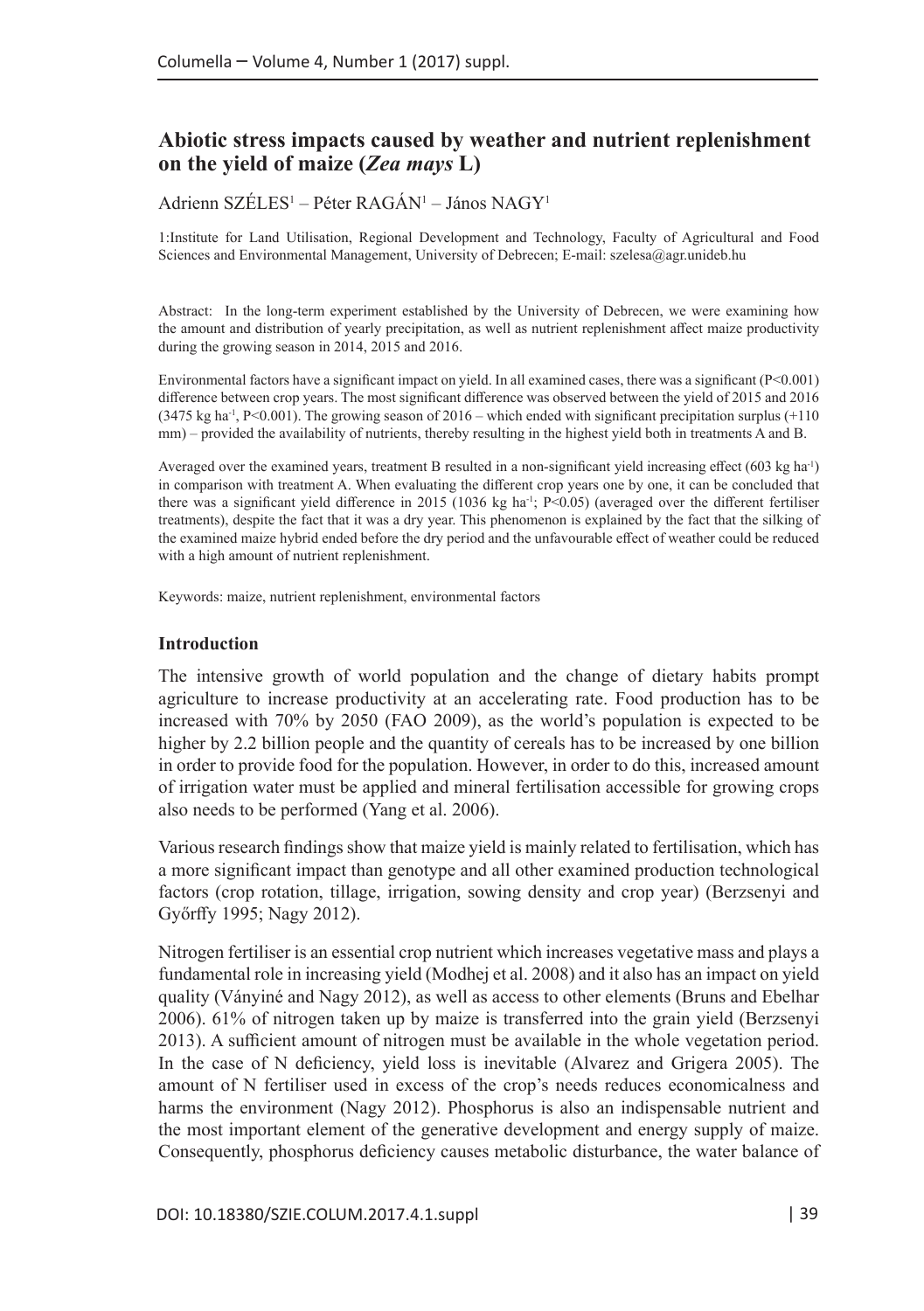crops deteriorate, while silking and ripening delay. However, phosphorus oversupply leads to significant nutrient imbalance. The excess phosphorus resulting from P-Zn antagonism results in relative Zn deficiency, which has a negative impact on yield quantity and quality (Szakál et al. 2004). 70% of the phosphorus taken up during the vegetation period is transferred into the grain yield, which shows the significant role of phosphorus in yield formation (Berzsenyi 2013).

Potassium affects photosynthesis (Árendás et al. 1998), increases the active water uptake of crops (Mengel et al. 2001) and it has a role in the process of opening and closing stomata. Balanced potassium supply improves stress tolerance (frost and drought tolerance) (Sárdi 1999). Insufficient potassium supply leads to significant yield decrease.NPK fertilisation can be used to increase yield, while the unwanted impact of certain agrotechnical factors can also be mitigated (Széll et al. 2004). However, nutrient conversion greatly depends on crop year (Csathó et al. 1991; Wiswakumar 2008). The unfavourable impact of crop year can be avoided or mitigated with rational nutrient and water management. This research carried out in different crop years (2014, 2015 and 2016) focused on revealing how the amount of yearly precipitation and its distribution over the growing season, as well as nutrient replenishment affect maize productivity. It was also the aim of this research to identify the NPK ratio, which results in the highest yield at the lowest cost.

## **Material and methods**

The examinations were performed in Eastern Hungary (horizontal degree: 47°56', longitudinal degree: 21°44') *in a long-term small plot field experiment on calcareous chernozem soil with deep humus layer formed on loess. The experiment had a strip plot design and four replications and it was carried out under natural precipitation supply conditions between 2014-2016*. The examined hybrid was FAO 490 in all three years. The proportions of the constant NPK fertiliser active ingredient doses of treatment "A" were  $1 \text{ N} : 0.75 \text{ P}_2\text{O}_5 : 0.88 \text{ K}_2\text{O}$ . The nitrogen base dose was 30 kg ha<sup>-1</sup>. In addition to nonfertilised control, we applied 1, 2, 3, 4 and 5 times this dose. Increasing N dose and the same P and K doses (184 kg ha<sup>-1</sup> P<sub>2</sub>O<sub>5</sub> and 216 kg ha<sup>-1</sup> K<sub>2</sub>O) were applied in treatment "B". The harvested grain yield was provided for 14% moisture content. Weather was evaluated based on the data measured and logged by the automatic weather station installed on the experiment site. *In 2014*, the amount of precipitation in the growing season was 385 mm, which was 13% higher than the 50-year-average (Figure 1). There were two significantly drier months during the growing season: 2% of precipitation was observed in June and 12% in August. The 40 mm rainfall observed in April is considered to be the average amount. In May, the amount of precipitation was 10 mm more than the multiple year average. In July (128 mm) and September (96 mm), the amount of rainfall was more than twice higher than the average. The number of wet days (61) when rainfall reached 10 mm was 47, while there were 11 days when rainfall was above 10 mm. Rainfall was above 20 mm for three days altogether. The mean temperature of the growing season was 0.2 °C higher than the 50-year average. April was significantly warmer  $(+1.7 \degree C)$ . The mean temperature of May  $(-1.1 \degree C)$  and August  $(-0.4 \degree C)$  was lower than the multiple year average. The mean temperature of June and July was in accordance with the average, while it was 0.8 °C higher in September. *In 2015*, the average precipitation sum of the growing season was 285 mm, which is 84% of the 50-year-average (Figure 1). May was somewhat drier than usual, the amount of rainfall was 90% of the average. June and July were rather dry. In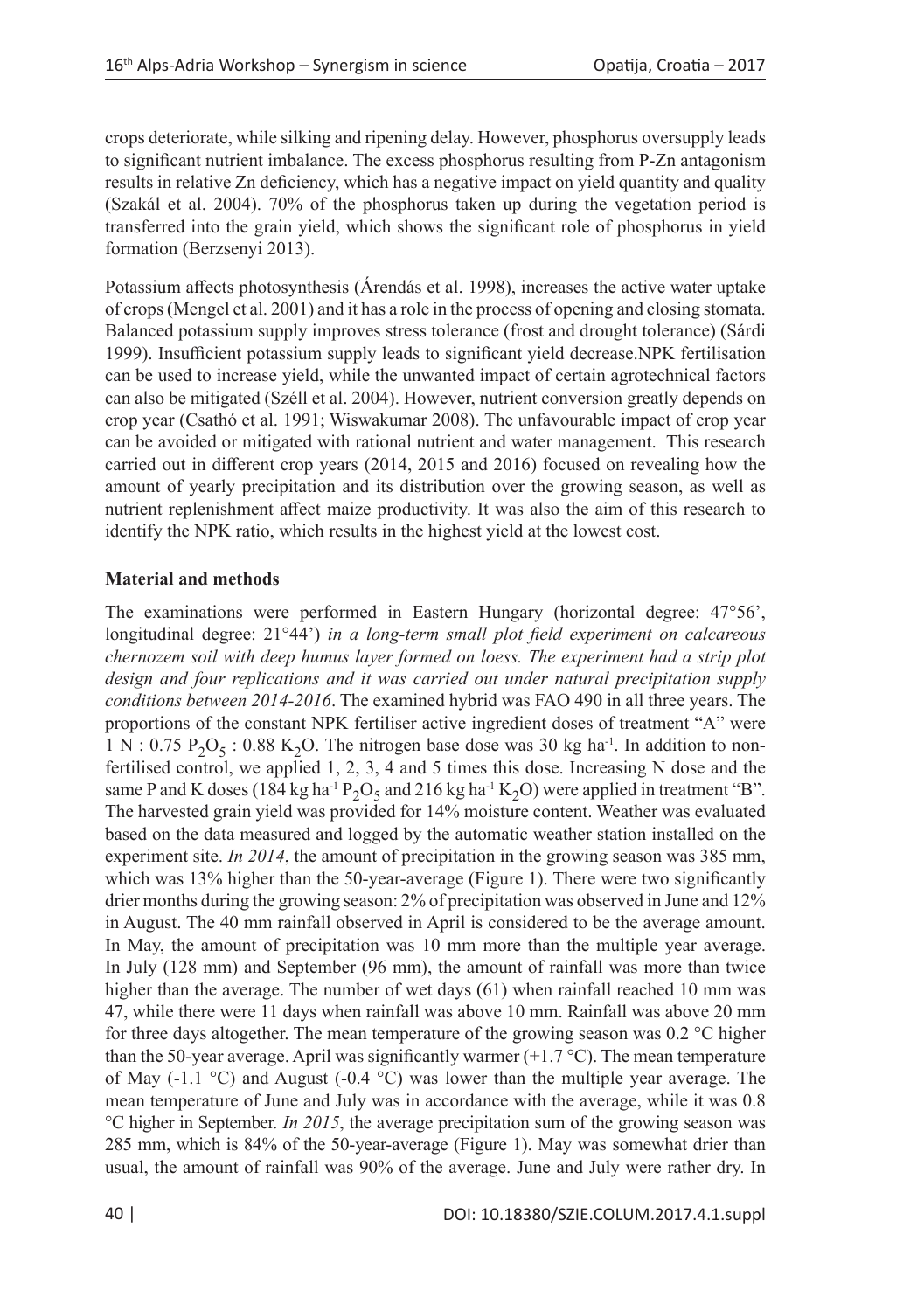June, the amount of rainfall was 9 mm lower than the normal value, while the precipitation in July was 25 mm lower. The amount of rainfall in August is significant, as 24 mm excess was measured. In September, rainfall was lower than the average, as its amount did not reach 65% of the average. There were 43 rainy days in the growing season of 2015, and the amount of rainfall exceeded 1 mm during 32 of these days. For 9 days, precipitation was above 10 mm, while there were only two days with rainfall above 20 mm. The mean temperature of the growing season was higher  $(+1.0 \degree C)$  than the multiple year average. The mean temperature values of April and May were below the multiple year average. The rest of the observed months were significantly warmer than the average. The biggest positive anomaly was observed in August, when the monthly mean temperature was 3.0 °C higher than the 50-year average. This value is followed by those of September (+1.9  $\degree$ C), July (+1.7  $\degree$ C) and June (+0.8  $\degree$ C).



*Figure 1. Precipitation and temperature trends in the growing season (Debrecen, 2014–2016)*

The growing season of *2016* was rich in rainfall (Figure 1). The precipitation sum of 2016 (450 mm) was 110 mm higher than the 50-year average (340 mm). April was dry, as there was less than 15 mm rain, which is well below the multiple year average of 45 mm. There was 69 mm rain in May, which was 17% higher than the 50-year average. The amount of rainfall in June (146 mm) was more than twice as much as the average precipitation sum (69). Unfortunately, more than one third of this rain (45 mm) arrived in only one day. There was significant excess rain also in July, August and September. We observed 39% excess rain in July, 20% in August and 37% in September in comparison with the 50-year average. Both in August and September, more than half of all precipitation arrived in one day – on  $21<sup>st</sup>$  August and  $21<sup>st</sup>$  September. There were 48 rainy days in the growing season, of which there were 40 days when the amount of rainfall was above 10 mm. Precipitation increased 20 mm for five days and there were only three days when the amount of rainfall was lower than 10 mm. Altogether, the mean temperature of the growing season was 16.5 °C, which differed from the 50-year average by only a few tenths. The month of sowing was much warmer than the average  $(+1.8 \text{ °C})$ , while May was 0.9 °C colder. June was more than 1 °C warmer than the 50-year average, while the temperature in July was in accordance with the average. In August, the amount of average temperature decrease was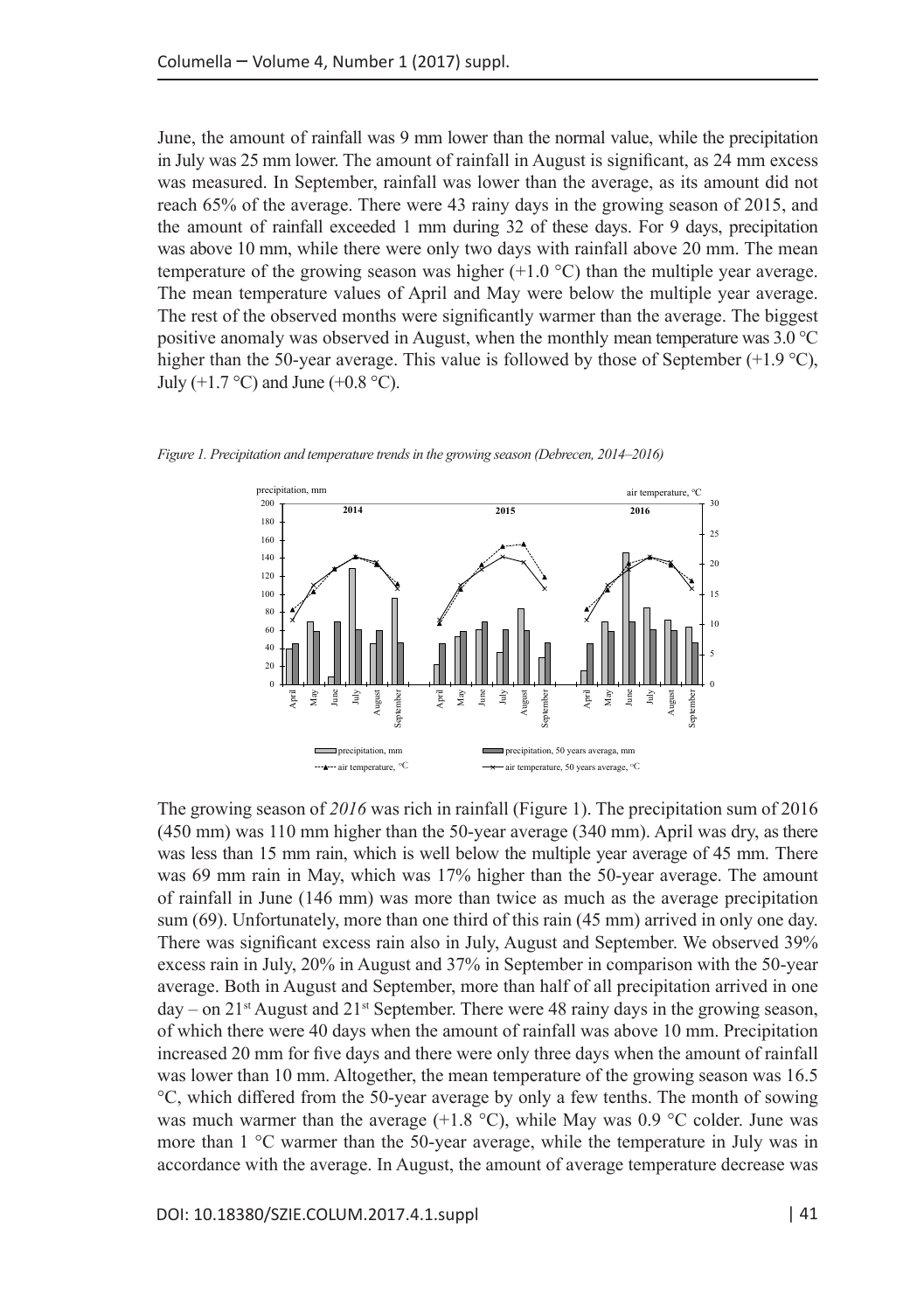0.5 °C, while September was warmer again, exceeding the average by 1.3 °C. *Statistical analysis.* The correlation between the dependent variable (yield) and the production factor (fertilisation, irrigation) was evaluated using a general linear model (GLM). Duncan's test was used to compare yield to its mean values. The correlation between dependent variables was evaluated using a linear function. Functions were fitted with regression analysis and by minimising the sum of squared deviations. The correctness of fitting the functions was determined using the R value and the mean squared error. Evaluation was performed using SPSS for Windows 14.0.

## **Results**

The yield quantified for each crop year – averaged over the different treatments – shows significant differences. The yield difference was significant in all three years at a 0.1% level. The most significant difference was observed between the dry year of 2015 and the wet year of 2016 (3475 kg ha<sup>-1</sup>). Based on the paired T test of the fertilisation treatment, it can be concluded that treatment "B"  $(10.876 \text{ t} \text{ ha}^{-1})$  provided better conditions for maize, but the 603 kg ha<sup>-1</sup> excess yield was not shown to be significant difference in comparison with treatment "A" (10.273 t ha<sup>-1</sup>). By examining the two fertilisation treatments, it can be concluded that treatment "B" was more successful in 2014 – averaged over the different treatments – by 1006 kg ha<sup>-1</sup>, but the difference is not significant. In the dry year of 2015, higher yield was observed on fields where the fertilisation treatment "B" was applied and the difference (1306 kg ha<sup>-1</sup>) was significant ( $P<0.05$ ). There was no notable difference between the two treatments in 2016 (Table 1).

*Table 1. The impact of crop year and fertilisation treatments on maize yield (Debrecen, 2014–2016)*

|                                          | Average yield $(t \text{ ha}^{-1})$ |          |                        |
|------------------------------------------|-------------------------------------|----------|------------------------|
| Fertilisation treatment                  | 2014                                | 2015     | 2016                   |
| $\left( \mathbf{4} \right)$              | 9.460 <sup>ns</sup>                 | $8.490*$ | $12.870$ <sup>ns</sup> |
| $\mathfrak{sp}$                          | 10.466                              | 9.796    | 12.366                 |
| Legend: *P= $0.05$ , ns= not significant |                                     |          |                        |

As a result of examining the significance of fertilisation treatments carried out each year, it was shown that larger fertiliser doses had a favourable effect in *2014*. However, the effect of the fertiliser doses of 120:92:108, 150:115:135, 120:184:216, 180:184:216, 240:184:216 and 300:184:216 kg NPK ha<sup>-1</sup> cannot be separated from each other. All six treatments were equally shown to provide significantly better impacts in terms of yield compared to the non-treated control and the  $30:23:27$ ,  $60:184:216$  and  $60:46:54$  kg NPK ha<sup>-1</sup> treatments. Compared to the non-treated control, the response to the higher doses of 30:23:27, 60:46:54 and 60:184:216 kg NPK ha<sup>-1</sup> was properly realised in yield, but the Duncan's test showed that the yield resulting from these four fertilisation treatments were classified into the same homogeneous group. The yield of the  $90:69:81$  kg NPK ha<sup>-1</sup> treatment  $(9.506$  t ha<sup>-1</sup>) was significantly different from the yield resulting from lower and higher fertiliser doses. In 2014, yield increased as a result of nutrient supply and the highest value was observed in the case of 120:92:108 kg NPK ha<sup>-1</sup>  $(11.546 \text{ t} \text{ ha}^{-1})$  (Figure 2). There was a notable difference  $(3658 \text{ t} \text{ ha}^{-1})$  between the yield of the non-treated control and the fertilised plots in the driest year of *2015*. Even the lowest dose of 30:23:27 kg NPK ha<sup>-1</sup> resulted in an excess yield of 2074 kg ha<sup>-1</sup>, but the impact of this treatment did not show any significant yield increase in comparison with the other treatments of treatment "A". There was a slight, non-significant difference between the impact of the NPK fertiliser doses evaluated in treatment "B". In this year, the fertiliser level of 90:69:81 kg NPK ha<sup>-1</sup> was shown to have a favourable effect (Figure 2).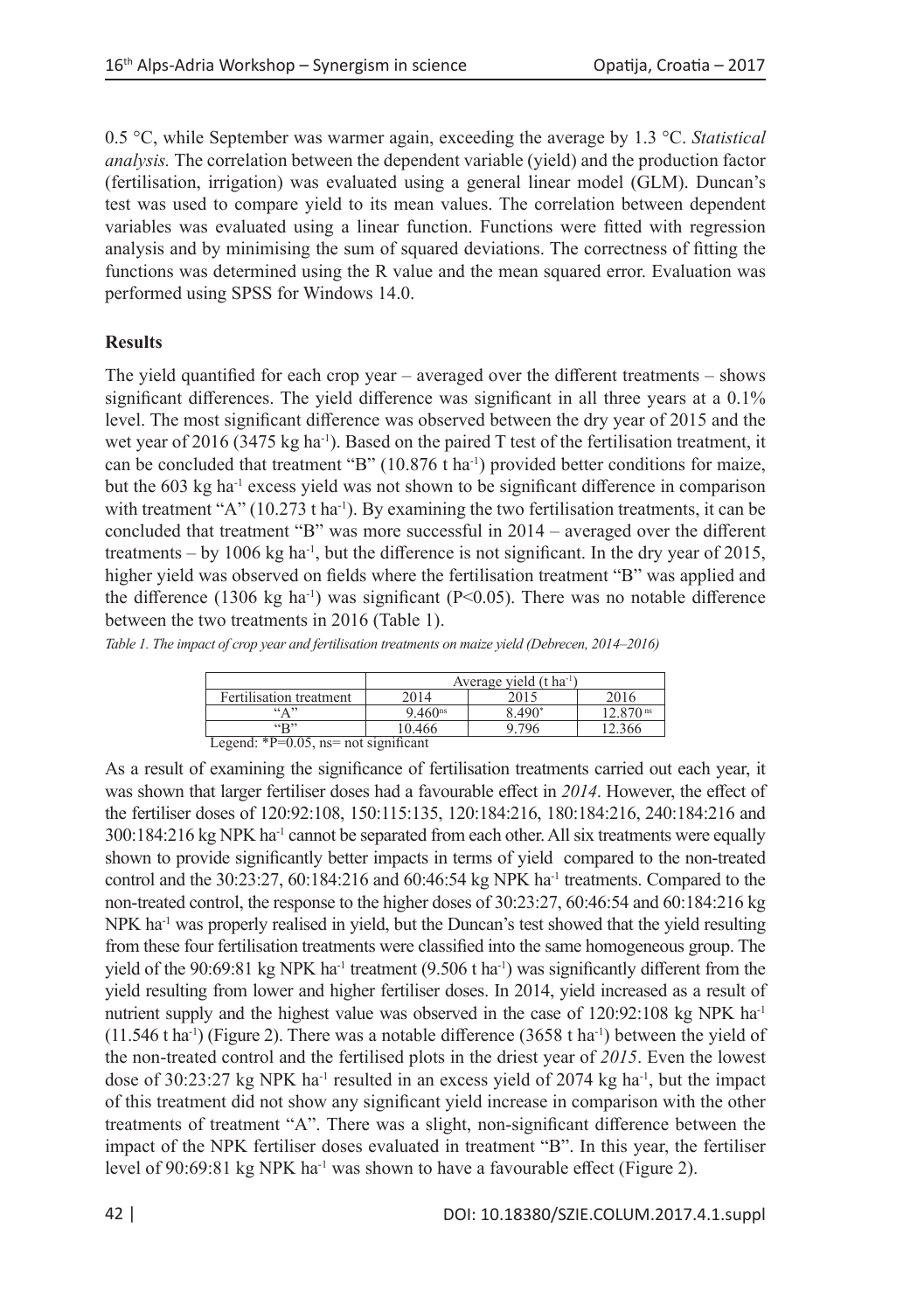

*Figure 2. The impact of fertilisation on maize yield (Debrecen, 2014–2016)*

Legend: Columns indicated with different letters significantly differ from each other at the level of P≤0.05, based on Duncan's test

The more favourable weather impact of 2016 made larger yields possible (13403 kg ha<sup>-1</sup>). The yield of the non-treated control was  $8.353$  t ha<sup>-1</sup>, which was properly separated from the other fertiliser levels. There was no significant yield increase between the doses of  $30:23:27$  and  $60:184:216$  81 kg NPK ha<sup>-1</sup> (519 kg/ha). Similarly, no significant difference was observed between the doses of  $60:184:21681$  and  $120:184:216$  kg NPK ha<sup>-1</sup> (1958 kg ha-<sup>1</sup>). The other fertiliser treatments carried out in the experiment resulted in nearly identical yields, which formed a homogeneous group based on the Duncan's test. In 2016, the highest yield resulted from the fertiliser dose of  $60:46:54$  kg NPK ha<sup>-1</sup> (Figure 2).

### **Conclusions**

Based on the MQ value of the multivariate ANOVA, the environmental factor had the most significant yield impact (at a level of 0.1%), averaged over the three examined years. Treatment "B" was not shown to be significantly better than treatment "A". The different fertiliser doses used in these treatments had a significant impact (P<0.001). Similarly to the conclusions of Izsáki (2008), the highest and economically attainable yield was not observed in the same year during either of the examined years. In 2014, the highest yield resulted from the  $180:184:216$  kg NPK ha<sup>-1</sup> treatment, which was only 6% higher than the yield resulting from  $120:92:108$  kg NPK ha<sup>-1</sup>, which provided the highest significant yield. In 2015, the difference between the results of the statistically significant 90:69:81 kg NPK ha<sup>-1</sup> and the extreme 300:184:216 NPK ha<sup>-1</sup> treatments was 18%. In 2016, there was a 16% difference between the treatment of  $60:46:54$  NPK ha<sup>-1</sup> which was statistically significant and the treatment of  $150:115:135$  NPK ha<sup>-1</sup> which provided the highest yield. Averaged over the three examined years,  $90:69:81 \text{ kg } NPK$  ha<sup>-1</sup> was the most effective treatment. Similarly to the results of Pepó (2012), it was shown with statistical methods that crop year greatly affects the impact of applied fertilisers. The most effective NPK ha<sup>-1</sup> level resulted in 23% yield difference between the rainfall-deficient (-55 mm) year of 2015 and